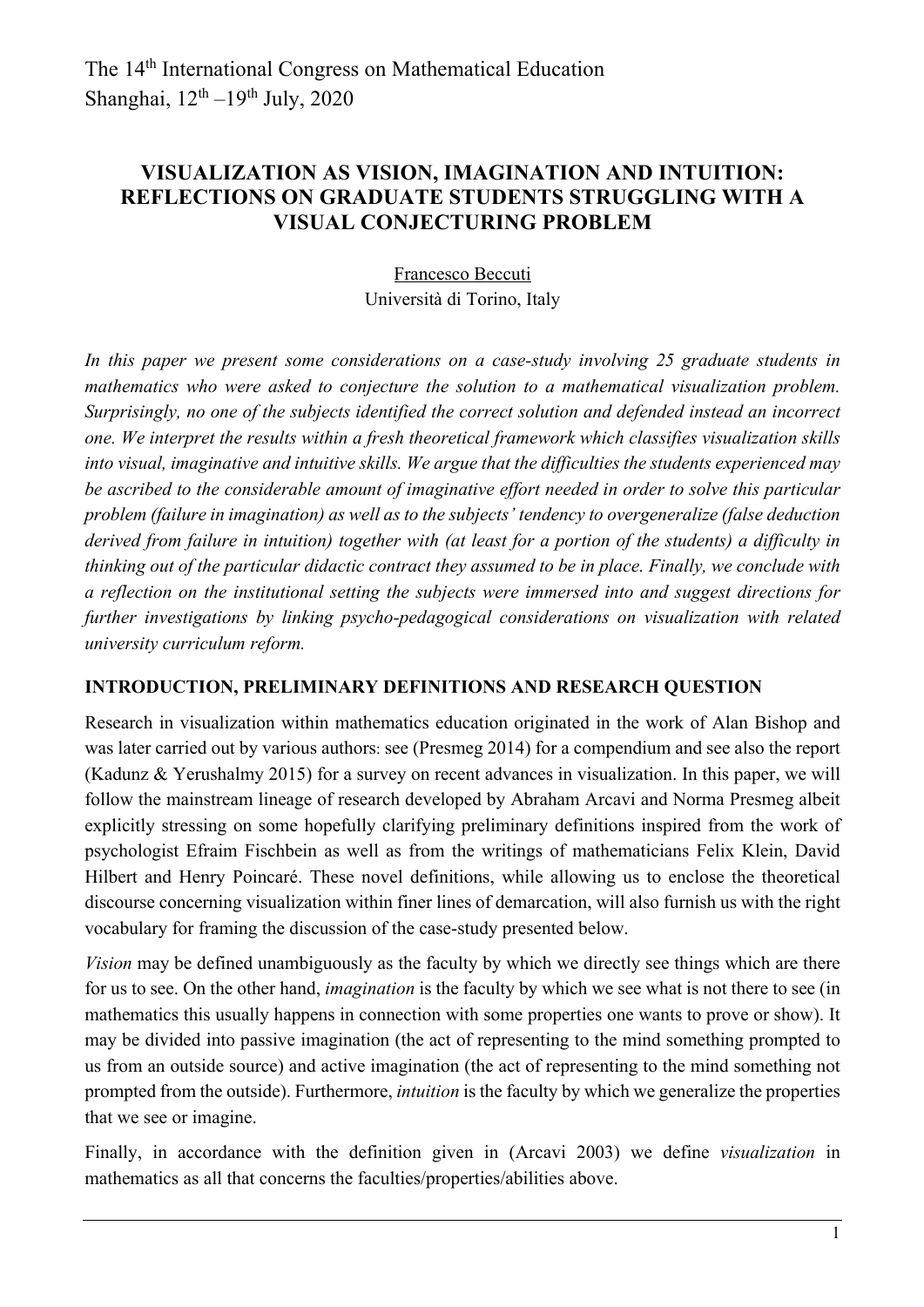## *Beccuti*

**Visualization:** the mode by which we bring mathematical objects at the attention of our senses, we manipulate them and we reflect on them, internally (i.e. in the mind) or externally via some material support, traditionally by hand-drawing on paper or, nowadays, by means of software-generated images.

Notice that the definition of intuition given above (essentially Fischbein's) is somewhat more specific than the usual meaning given to the term "intuition" (mostly found within philosophy of mathematics or mathematicians' introspective accounts) which is generally an umbrella term used by authors to characterize any informal way of grasping mathematical truths outside of formal reasoning. Indeed, for the great majority of authors "intuitive reasoning" is nothing but a synonym of "informal reasoning". Notice also that for simplicity and adherence to tradition, we take in this paper a clear a priori distinction between informal and formal reasoning, albeit agreeing with the philosophical stance taken in (Giardino 2010) that the two forms of reasoning are really inextricably intertwined. Notice also that the literature has traditionally distinguished between internal and external act of visualization. In (Presmeg 2006) this distinction is assumed as unproblematic by adopting the Piagetian view that any act of external visualization depends on internal mental images. We do not delve into this issue here, but we remark that the distinction must be made at the level of imagination, i.e. the distinction does not concern vision (always external) and intuition (always internal).

To get a concrete grasp of these definitions, let us look at the usual proof of following proposition: the opposite sides of a parallelogram are congruent to each other. If we draw two pairs of parallel lines as in Figure 1.a, we can *see* the parallelogram *ABCD* as a direct act of *vision* (provided that we indeed know what a parallelogram is). Furthermore, in order to prove the proposition, we may *imagine* the segment  $AC$  (Figure 1.b) and consider the angles this new segment forms with the lines. We are then able to conclude that angles  $DAC$  and  $ACB$  are congruent to each other (Figure 1.c) as well as angles  $CAB$  and  $ACD$  (Figure 1.d). Therefore, the opposite sides of the initial parallelogram are congruent to each other. Finally, it is by *intuition* that we realize that the property thus proved is not linked to the particular parallelogram considered, but holds in general for all parallelograms.

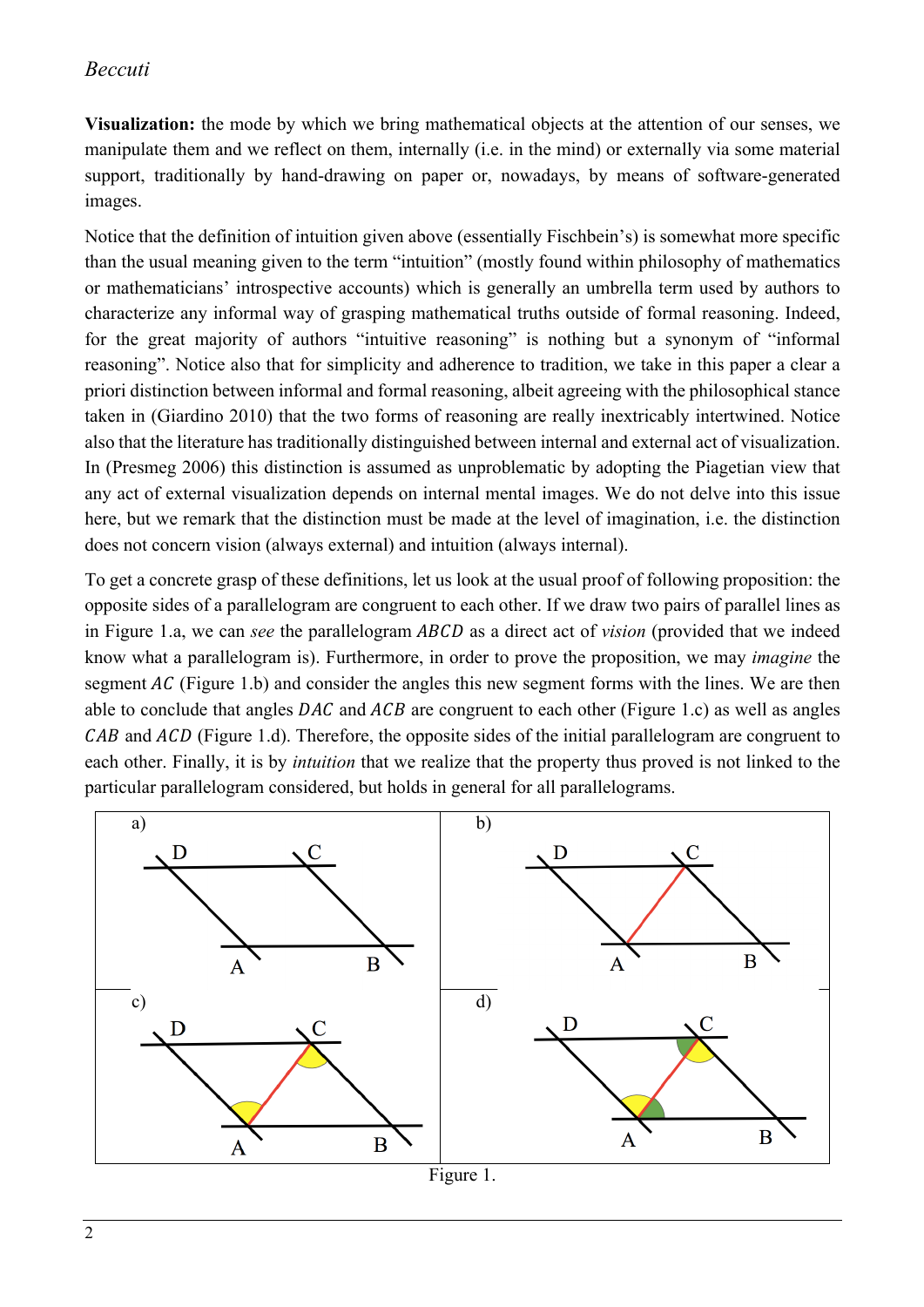Now, in the passage above the crucial imaginative step (the proverbial "idea" one must have) is to consider the segment  $AC$  and thus reduce the proof of the proposition to the proof of the congruence of triangles  $DAC$  and  $ACB$ . In this and in similar examples, the segment or shape that we need to imagine in order to complete the proof is almost evident to the trained eyes of a mathematician. However, this may not be the case for inexperienced pupils and, similarly, even experienced mathematicians might have trouble when the necessary imaginative step is not cued by the given figure or diagram.

Indeed, this is precisely the situation unfolding in the case-study presented below, the discussion of which will then allow us to pose ourselves the following research question:

*How do we account for mathematically literate students' surprising failure in solving a visual conjecturing problem?*

We will try to answer to this question by employing a qualitative analysis (centred on the threefold definition of visualization just given) of students' written accounts of their handling of what has proven to be a particularly challenging word-problem.

## **GRADUATE STUDENTS TRYING TO SOLVE A VISUALIZATION PROBLEM**

The problem below was given to 28 first-year students following their first course in mathematics education while being enrolled in a master in mathematics of an Italian university which attracts many students graduated from other Italian universities. Indeed, the main requirement for entering the master is to have completed a three-year bachelor in pure or applied mathematics with good marks. Such bachelors, in the Italian university system (which does not offer a major-minor arrangement of credits but focuses instead almost entirely on mathematics only) invariably revolve around traditionally presented mathematical content knowledge in the form of theorems and proofs together with problem sets usually revolving on the application of these.

**Problem:** Four cities are placed at the four corners of a square and an engineer wants to design a road which connects them. What path she has to choose in order to use the least amount of materials?

The problem is equivalent to the problem of finding the minimal path which connects the vertices of a square. The optimal solution to the problem is presented in red in Figure 2.d (modulo a 90-degree rotation), while Figure 2.a, 2.b and 2.c show paths which indeed connect the four roads but are not minimal.

Furthermore, the following hint was given right after the statement of the problem: "the solution is not the path consisting of the square itself" in order to help the students exclude right away the path presented in Figure 2.a. However, this may have prompted instead some confusion since a portion of students interpreted it "normatively", so to speak, as we will see below.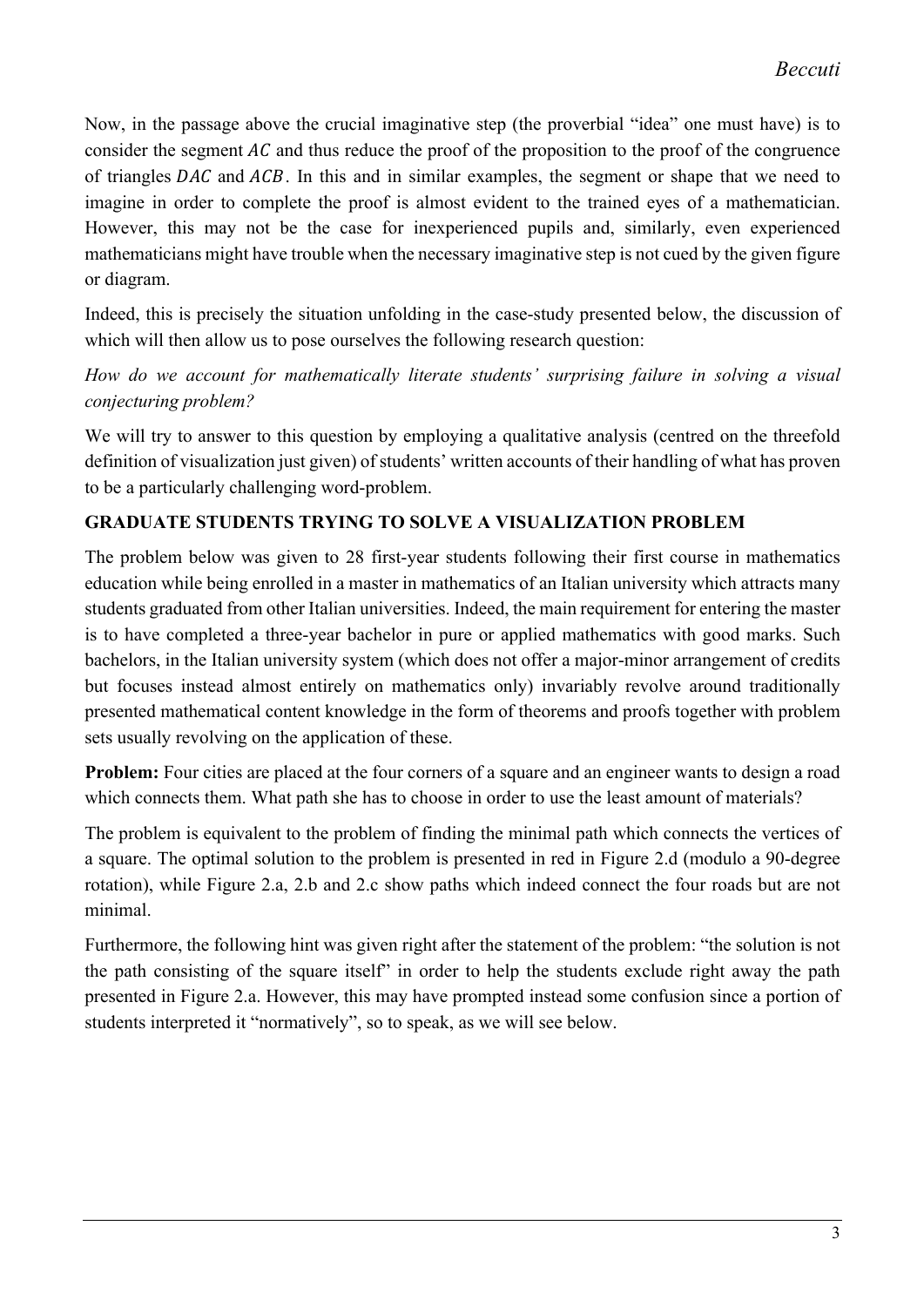





The participants were asked to form groups of three or four. In each group one student (the observer) had to write a report observing and elaborating on the way she and her colleagues arrived at the solution. In the spirit of (Arzarello et al. 2002), the students were invited to visualize the problem by means of a dynamic-geometry software (Geogebra) and given about 45 minutes to solve the problem collaboratively. Surprisingly, only one of the eight groups hinted at the correct solution. However, the students in this group admitted that one of them had already seen the problem before and hence they were excluded from the study. Among the other groups, four suggested that the solution was the one depicted in Figure 2.c: "the diagonals", while three groups were convinced that the solution of (their interpretation of) the problem was the one depicted in Figure 2.a, "the square", and thus had to conceptually "accommodate" the aforementioned hint, as we will discuss.

#### **Analysis of two reports of students who concluded that the solution is the diagonals**

Let us now examine the reports of two representative groups (here called A and B) of the former portion of students and interpret them within our theoretical framework. The remaining groups (C and D) had similar reports. Indeed, Group A drew a square together with its diagonals, and just wrote the following laconic sentence.

The minimal path to unite the 4 cities is through the bisectors of the quadrilateral, given the fact that a straight segment is always the shortest way to unite 2 points

It seems that the procedure these students went through is that of a false deduction, or an overgeneralization described in (Fischbein 1987): since the shortest way to unite two points is a straight line, then the shortest way to unite four points is simply two straight lines. However, the report does not furnish us with any clue as to how they arrived to consider the path consisting of the diagonals, or "the bisectors", as they say here. On the other hand, a quotation from Group B's report may let us understand how indeed these other students arrived at the same false conjecture: the observer writes that his colleagues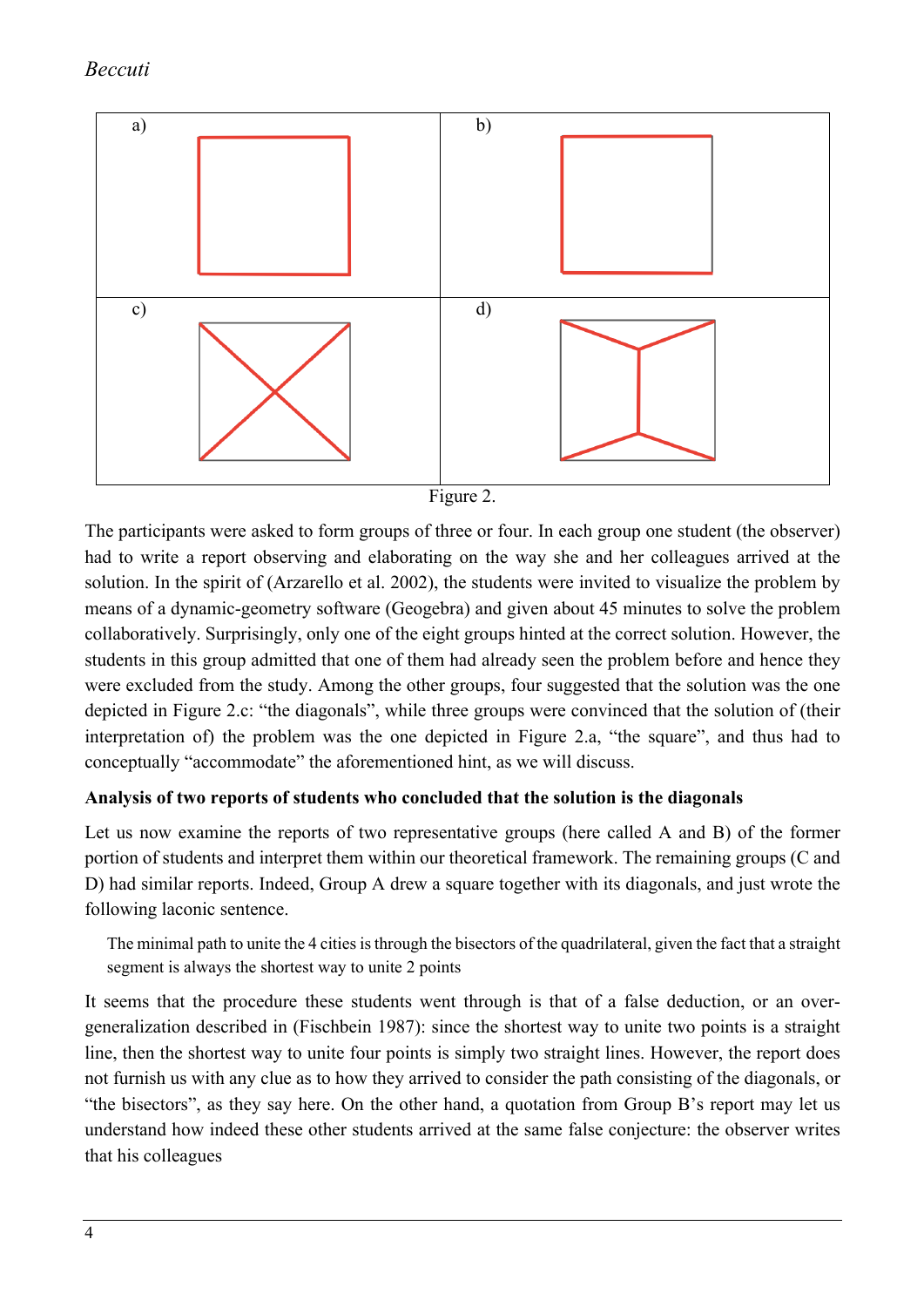[...] decided to represent the diagonals of the quadrilateral, since they thought that the best idea was that of starting from the properties offered by the quadrilateral […] they [then] asked themselves if there did not exist a path better than the one just deduced […] they then decided to construct a second quadrilateral and conjoin the vertices, not by the diagonals, but by segments located in a different way […] In conclusion both the girls agreed, in light of their reasoning and the tests performed, that the minimal path was the one represented by the diagonals of the quadrilateral.

Indeed, the students in Group B chose the diagonals because they were "offered by the quadrilateral" itself. In other words, the decision to conjoin opposite points in the parallelogram example above was, as they seem to mean, suggested or cued by the figure itself.

Furthermore, these students also went through a process of overgeneralization (or failure in intuition), as they considered two different configurations (their own drawings in the software are displayed in Figure 4.a and 4.b) and noticed that the path consisting of the diagonals was shorter than those, thus (wrongly) concluding that the former is shorter than any possible path.





#### **Analysis of two reports of students who concluded that the solution is (approximately) the square**

What about the remaining three groups? As said before, the students in these groups conjectured that the solution for (their interpretation of) the problem was the square itself, but were puzzled by the hint which straightforwardly told them that this was not the case. Of course, the hint was specifically given in order to prompt students to think about other non-obvious solutions and help them in identifying the correct one. However, some of the subjects instead gave an argument for affirming that the solution was the square itself and then, since this had been excluded by default, proceeded to propose an "approximate solution" to the problem. Let us see how by analysing the reports of two representative groups (here called E and F) of this latter portion of students. The remaining Group G behaved had a similar report as to Group E.

Indeed, the observer of Group E wrote that her colleagues considered the diagonals first but then

After some reflection, they discussed on the fact that by considering the diagonals of the square, in order to visit all the cities, they necessarily needed to use one of the sides. Given the impossibility of doing this, they abandoned this idea.

This gives us a hint on the fact that they were probably not interpreting the problem correctly, but it is difficult to see which interpretation they were considering. Possibly they imposed to themselves the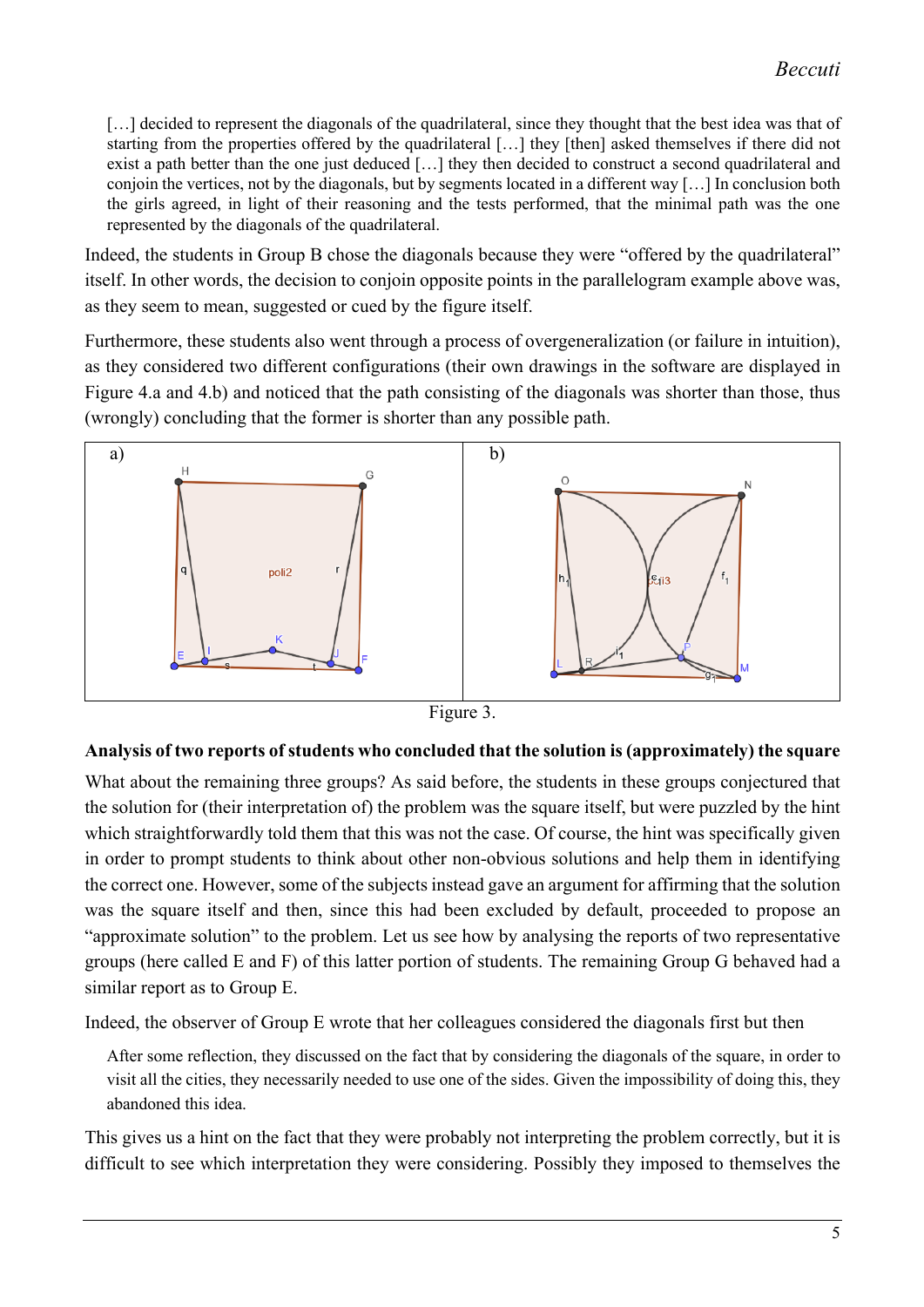# *Beccuti*

self-limitation of not being able to cross the same path or point twice. In any case, they were convinced that the solution to their interpretation of the problem had to be the square. Since this solution was ruled out by the hint, they then reasoned as follows.

[...] they thought of creating polylines [delle spezzate], not necessarily coinciding with the diagonals, which approximated best the perimeter and so that their point of intersection lied on the square's axis. Initially they considered these just on two sides of the square while on the others they considered the diagonals. In order to understand if the minimal path was that formed by the polylines on two sides and the diagonals on the other two or rather was the path consisting of polylines on all four sides they decided […] to calculate which one was shorter […] Therefore […] their final conjecture was that of choosing, as minimal path, the one consisting of polylines which best approximate the square's perimeter.

What happened here? Using the theoretical framework described above, we may interpret the procedure the students went through as first a failure to see that other solutions are possible (and hence a difficulty in imagination) together with an overgeneralization of the particular case they took into consideration for formulating the conjecture (and hence a failure in intuition). Indeed, they constructed using Geogebra the two configurations displayed in Figure 3.a and 3.b below, then they calculated their respective perimeters (notice that for Figure 3.a this includes the dotted diagonals) and finally conjectured that the solution should be the latter.





Furthermore, what is perhaps most striking here is the struggle the students experienced in formulating the consequences of their conjecture. Since the latter points to the fact that the solution should be the square itself, but since also the teacher had ruled out this possibility, these master students in mathematics are then forced to conclude a mathematical impossibility: the minimal path is the one which best approximates the square itself, despite being no such path!

Similarly, Group F started by considering the diagonals of the square but then

[...] came the idea of creating a square in the centre [of the original square] whose side can vary between 0 and  $l$  [the side of the square] linking any of its vertex to one and only one city [...]

So, they used Geogebra to represent this situation (as displayed in Figure 5 where point  $R$  can vary over side  $ON$ ) and concluded that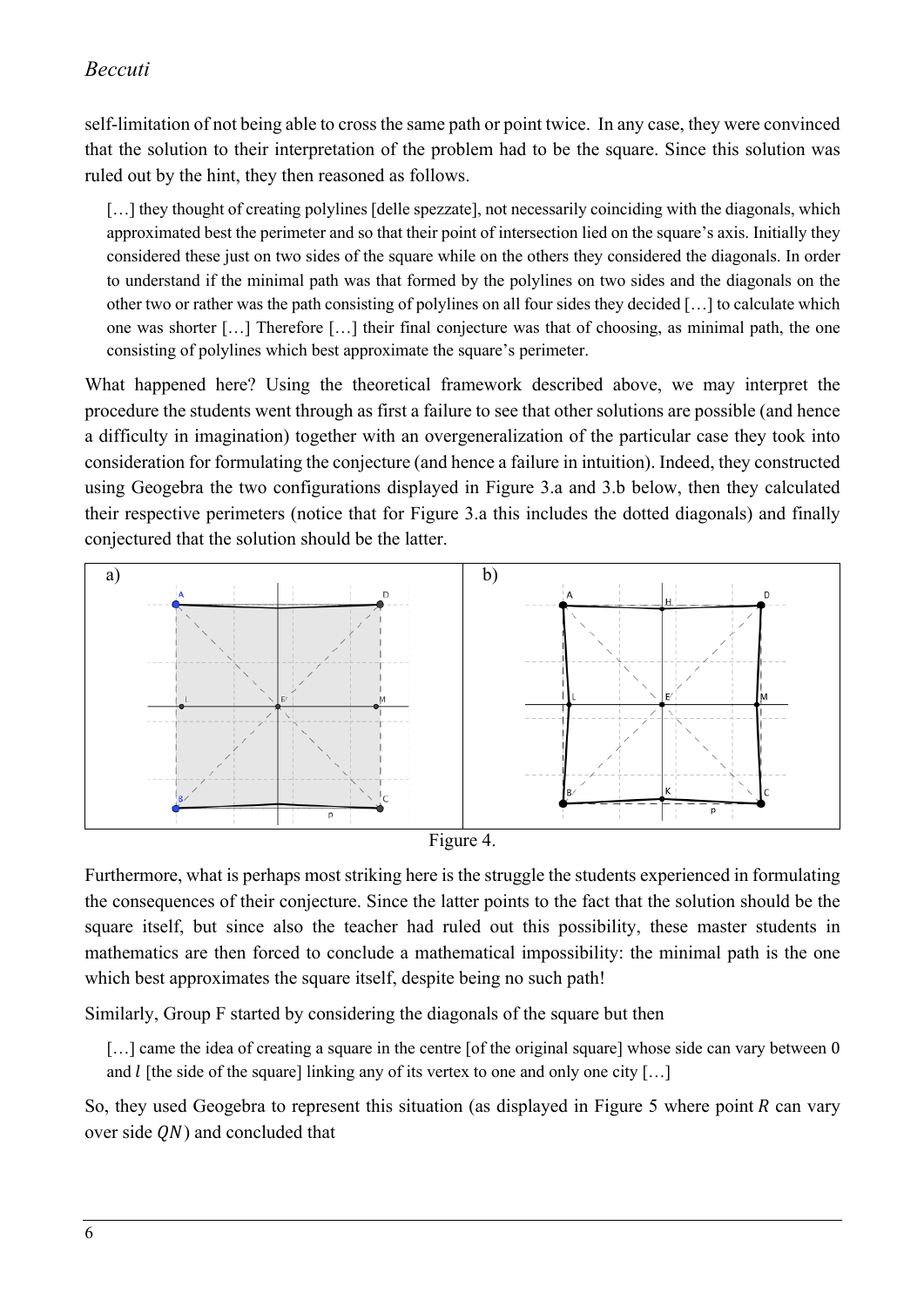*Beccuti*

 $\lceil \ldots \rceil$  point R must be as close as possible to point N for having the minimal path: this means that the two squares must have roughly the same side […] The minimal path is given by the approximation of the square having as vertices the four cities.

Here again for these students "the" solution is "the minimal path" consisting of the best possible approximation to the square itself, despite this being a mathematical impossibility.





#### **CONCLUSIONS**

It seems reasonable to conclude from this preliminary analysis that overall the main obstacle the subjects experienced was a combination of failure of (active) imagination and failure of intuition fostered by false deduction. First, students' failure in the imaginative step may have been caused by the fact that the square itself prompted to a false solution: in the words of (some of) the subjects, the square "offered" or cued the diagonals as the solution for presumably all Groups A, B, C and D. A similar phenomenon is probably safe to assume having played a role also for Groups E, F and G in convincing them that the square itself (or its "approximation") was the solution. Second, the failure in the intuitive step (shared by all groups) was most likely caused, as already said, by an overgeneralization fostered by false deduction as explicit reference to this phenomenon are present in the reports of both the first and the second portion of students. Indeed, this is immediately clear on the one hand from our analysis above of the quoted passages from Groups A, B, E and F (as well as the not here reported Groups C, D and G) where, invariably, the consideration of particular cases is invariably taken by the subjects as confirmation of the truth of their conjecture in the general case. As a linguistic observation, this overgeneralizing procedure is also reflected by the awkward usage of the term "deduction" in the quoted passage of Group B, where "deduced" is used as a synonym of "conjectured" or simply "thought of".

Of course, we do not mean to understand these preliminary conclusions in purely psychological terms as dependent solely on the students' internal faculties, them being completely separated from the context these students were immersed in. On the contrary, the difficulties we have outlined in this paper render perhaps most evident the fact that the kind of undergraduate mathematical training to which these students were exposed fails (at least in this case) as a training for visual conjecturing problem solving. Indeed, as already said above, these students were trained almost exclusively on